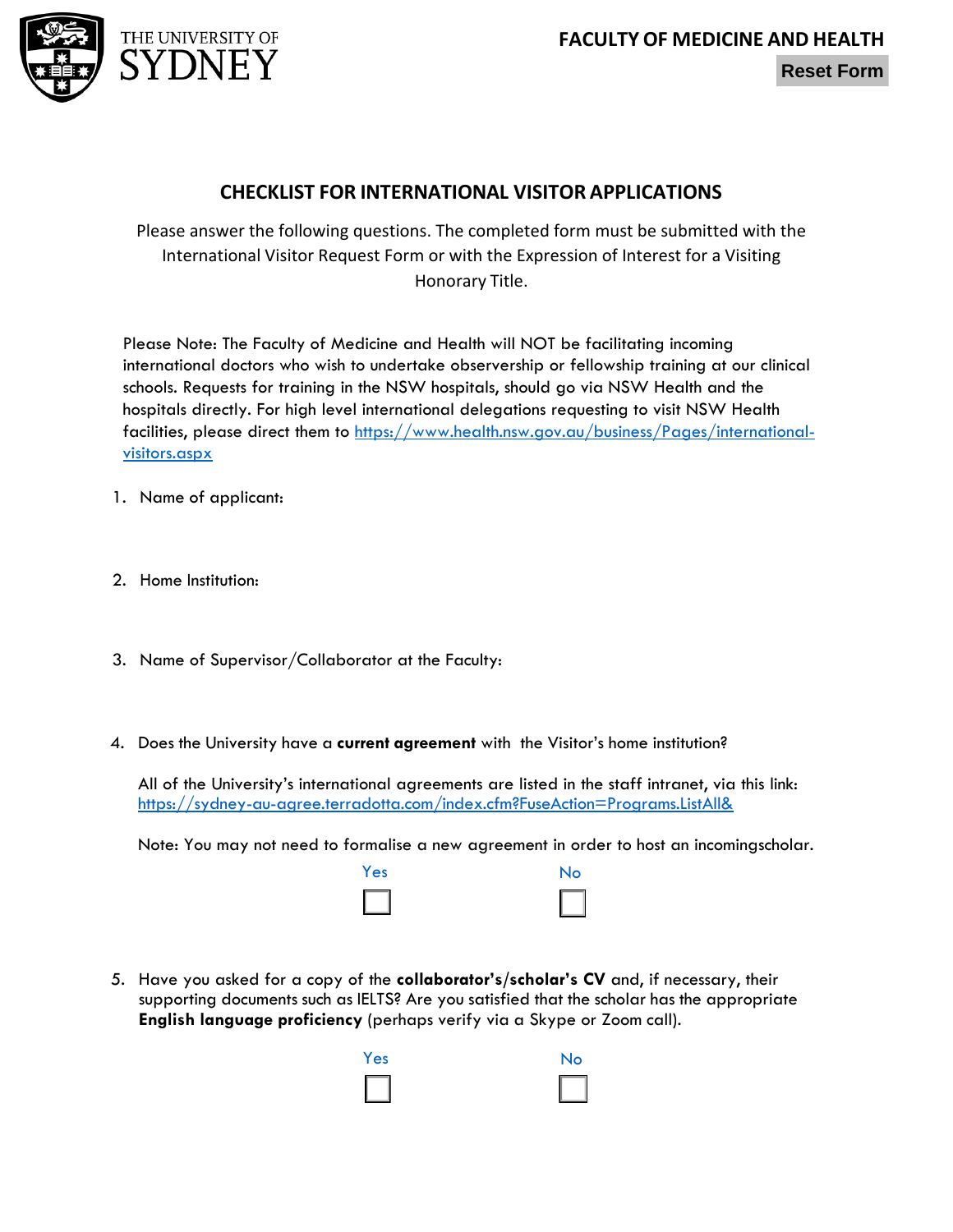6. How will the visitor be funding their visit? Will the School be providing financial assistance? Please provide details.

To obtain a visa, the scholar will need to demonstrate they have the capacity to support themselves during their stay in Australia, whether through a scholarship or personal means. A guide to living costs is available here:

<https://sydney.edu.au/study/get-ready-for-uni/living-costs.html>

7. What support will the school be providing for the visit (timeframe and resources to be provided,eg: Unikey, office space, lab consumables)? Please provide details.

8. Have you organized an appropriate **orientation program** and **WHS induction** for the first day of arrival? Please provide details.